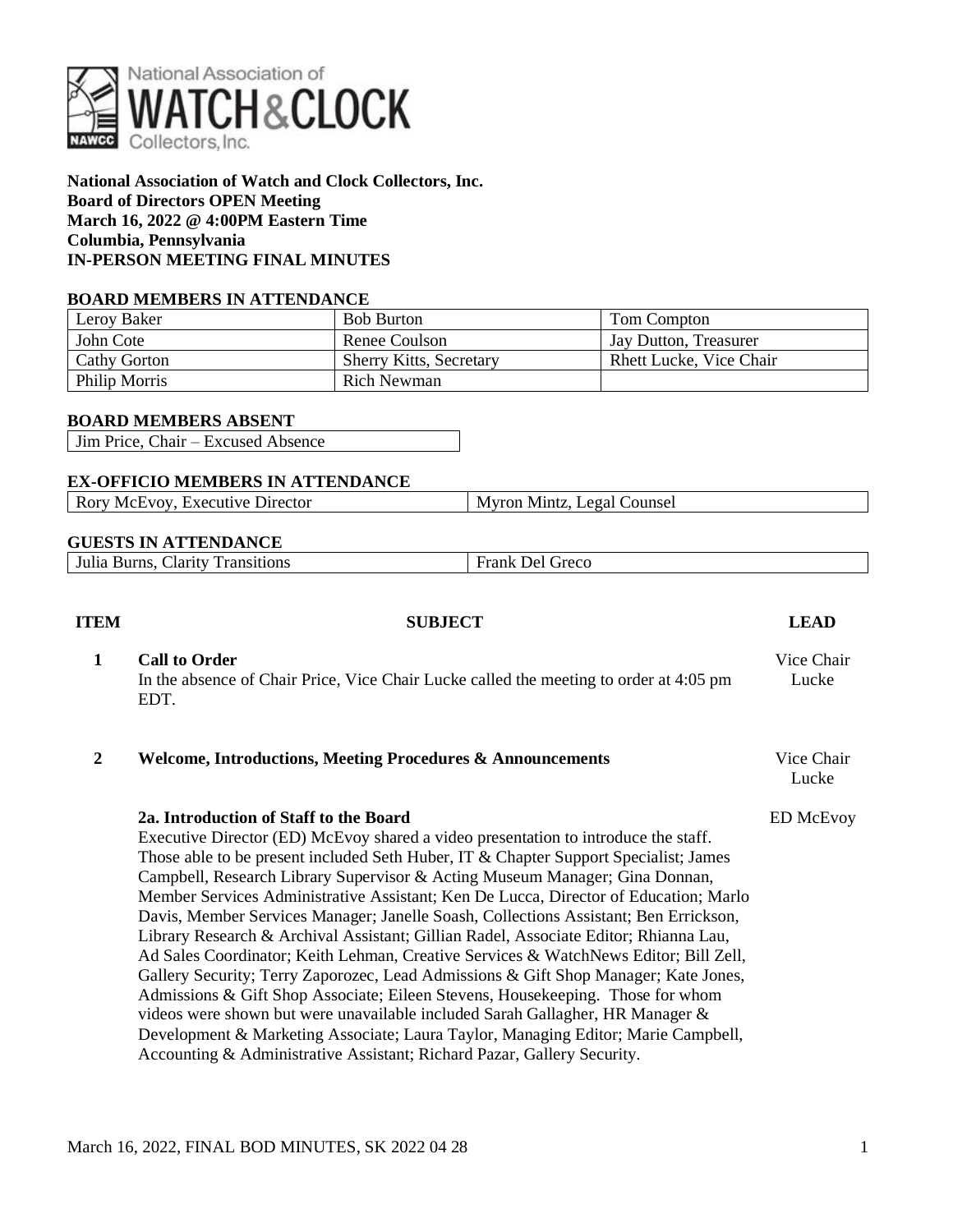## **2b. General Announcements as Provided by Chair Price** Vice Chair

We will follow Robert's Rules of Order for small Boards.

From Chair Price: "We are excited to have Executive Director Rory McEvoy in country and finally at HQ. He has already started to work closely with the staff. One of the senior leadership team thanked me for all my help for the past  $2\frac{1}{2}$  years and basically said the staff is ready to move on. I heard, "Don't let the door hit you in the rear as you leave." This speaks volumes about how Rory is fitting in as part of the HQ Staff.

"After the departure of Executive Director Tom Wilcox, The Oversite & Advancement Committee (OAC) was organized and was comprised of Vice Chair Baker, Treasurer Miller, Secretary Lucke, Director Dutton, Director Compton, Director Morris, Director Price (Chief Operating Officer) and Chair Newman. The Committee was changed during the 2021 Hampton, VA, National Convention when a new Board of Directors was elected. The Committee is now comprised of Vice Chair Lucke, Treasurer Dutton, Secretary Kitts, Director Morris, Director Newman, and Chair Price (Chief Operating Officer). Once the new Executive Director, Rory McEvoy, arrived at NAWCC HQ, Columbia, PA, on Monday, February 28, 2022, there was no longer a need for the OAC and it was disbanded.

"I attended the Lone Star Regional March 3-5, 2022. It was a great show. They had over 400 registrations and almost 300 tables. Many of the table holders informed me that it was one of the best shows they had been too. Director Kitts was the Board Rep and did an excellent job.

"We received a donation of books and clocks from Mickey Cohen, Joe Cohen's brother. Joe was a friend to many of us here and to NAWCC. He will be missed."

| <b>Roll Call</b>                                                                     | Vice Chair   |
|--------------------------------------------------------------------------------------|--------------|
| All Directors were present with the exception of Chair Jim Price.                    | Lucke        |
|                                                                                      | Secretary    |
| <b>MOTION by Treasurer Dutton:</b> That Chair Price be Excused from the March 16-18, | <b>Kitts</b> |
| 2022, In-Person Board Meeting in Columbia, PA.                                       |              |

## **SECOND by Director Coulson**.

## MOTION ADOPTED BY UNANIMOUS CONSENT

4 **MOTION by Secretary Kitts:** to Approve February 24, 2022, Board of Directors ZOOM Meeting Minutes. Secretary Kitts

## **SECOND by Director Cote**

## MOTION ADOPTED BY UNANIMOUS CONSENT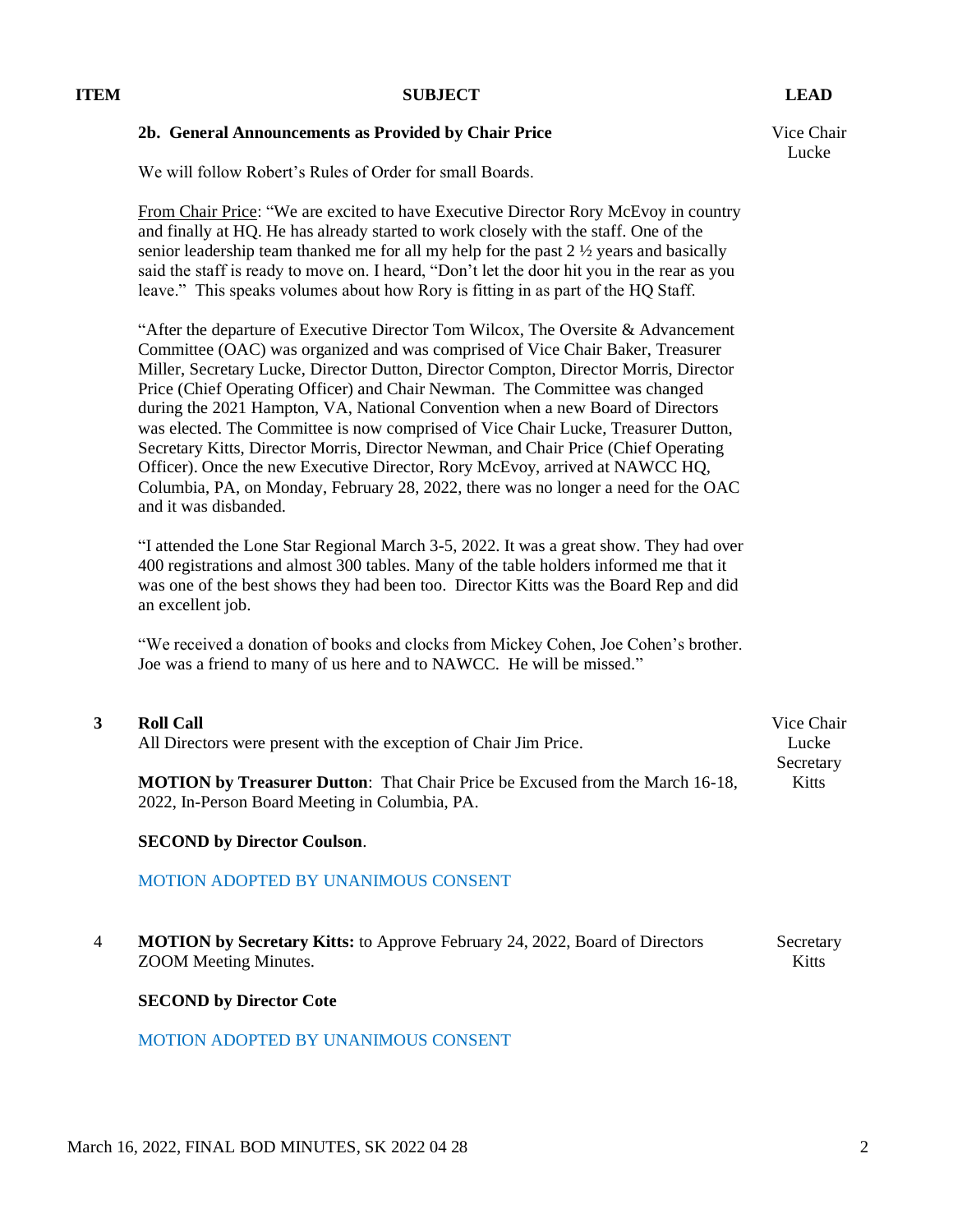## **5 Scorecard Review**

Vice Chair Lucke reported that Chair Price expressed thanks to Treasurer Dutton for the effort expended in catching up the financial reports for the past few months, all done while undergoing an audit and preparing a budget for the next Fiscal Year.

Director Baker displayed the Scorecard and stated that we have just received the February Financial Report, though not seen on the displayed Scorecard. The January and February membership shows a slight increase, which is a positive report!

It was emphasized that this Scorecard is the remnants of that initiated by the previous Executive Director, and ED McEvoy may wish to revise these metrics to better support his direction for the organization.

## **6 Update on radon testing / remediation** Treasurer

The radon equipment installation at the school is finished and operational. Keystone ran some test drilling in the basement at the museum on Monday as well. Keystone will have to come up with a game plan for the radon here at the museum which may include digging next to the building along Poplar Street to address the radon in the museum.

We have an estimate for remediation for the Museum of \$15,450

Treasurer Dutton stated that we still have Paycheck Protection Program (PPP) funds which can be applied to this remediation, which is a "must do." No grants are available to apply to this work for a non-profit to his knowledge. This is a capital project since the amount is over \$2500.00. After the remediation, Keystone will test again to verify the effectiveness of the installation. It was noted that there may be some aesthetic impact because the normal gas evacuation construction calls for PVC pipe up the side of the building.

**MOTION by Treasurer Dutton**: That an amount of \$15,450 from remaining PPP funding be approved for award of contract to Keystone for remediation of radon levels in the museum.

## **SECOND by Director Cote**.

MOTION ADOPTED BY UNANIMOUS CONSENT

**Director** Baker

**Dutton**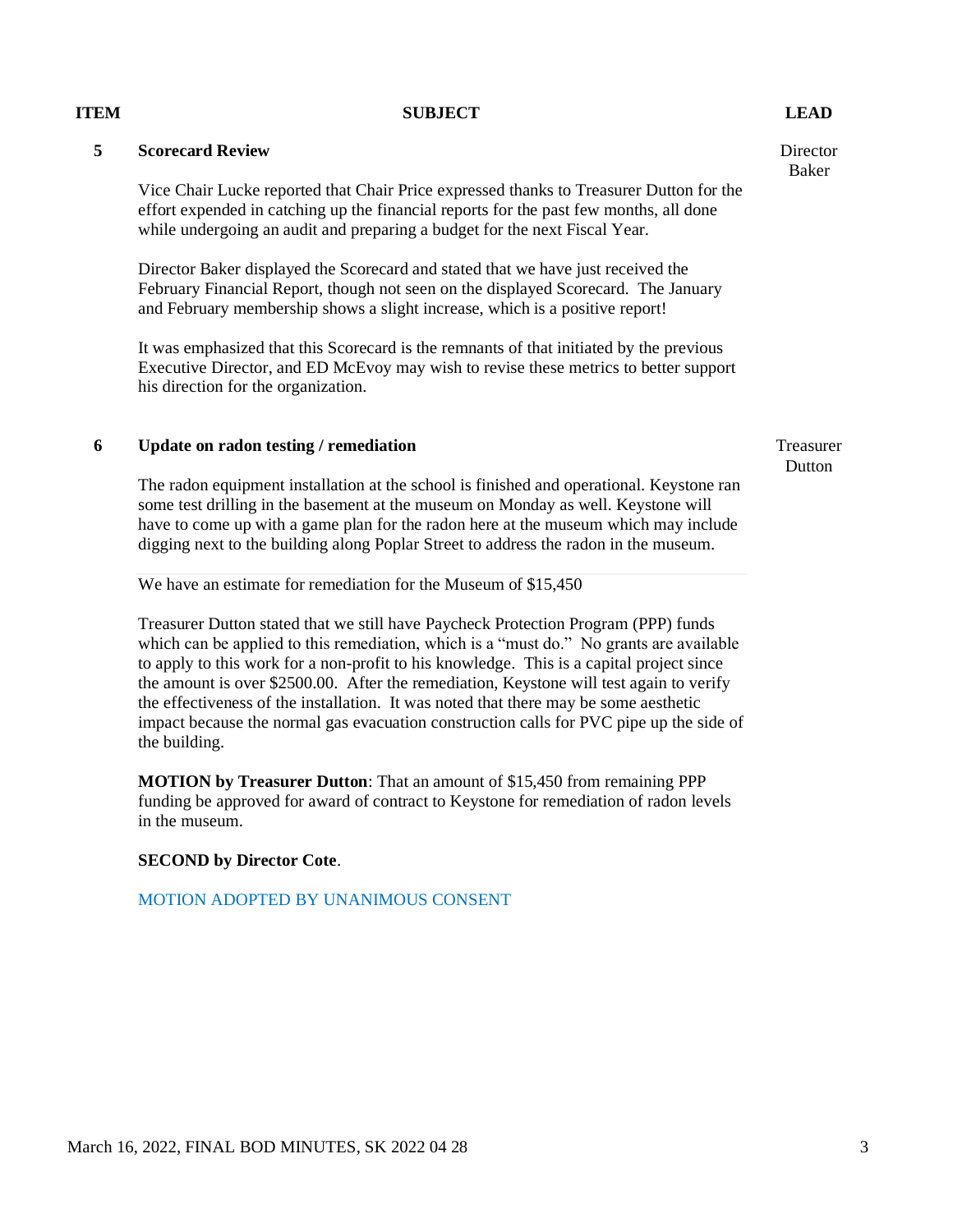|   | Directors will once again ma ocace speakers. Divisi broagh will need help in the glit<br>shop.                                                           |
|---|----------------------------------------------------------------------------------------------------------------------------------------------------------|
| 8 | <b>MOTION by Director Newman: That Standing Rules ARTICLE VI CORPORATE</b><br><b>OPERATIONS</b> , Section 2 Employees, (a) Equal Opportunity be deleted. |
|   | Current:                                                                                                                                                 |
|   | The NAWCC does not discriminate in hiring or employment because of race, color,                                                                          |
|   | religion, age, sex, disability, national origin, genetics, retaliation, or other classes                                                                 |
|   | detailed in current or future Federal or Commonwealth of Pennsylvania statutes. This                                                                     |
|   | policy includes but is not limited to all decisions made on promotions, transfers,                                                                       |

demotions reductions in force, discipline, recruiting, compensation, benefits, training, education, or any other terms or conditions of employment.

Justification:

This HR policy statement is in the HR manual, posted for employees and duplicated on hiring platforms and other places as appropriate. It is also updated from time to time by our HR manager as part of the HR manual review process. When the last update to the wording was taking place, the question of whether this additionally needed to be stated in our Standing Rules was raised. Counsel was consulted and the answer is no. This is one of many important HR policies; however, in the spirit of eliminating duplicative and unnecessary rules from our Governing Documents, this motion deletes it from the Standing Rules.

## **SECOND by Director Coulson**

## MOTION ADOPTED BY UNANIMOUS CONSENT

## **9 Solicitation for members on the Governing Documents Committee (GDC)**

Director Coulson asked for any suggestions of detail-oriented members, especially if they have parliamentarian skills, and who may be willing to serve on the Governing Documents Committee. John Matthews has resigned, and he is appreciated for all he has done. She would like to keep five on the committee, and she has five with the addition of Geoff Parker, but she would appreciate having a back-up.

GDC Chair Coulson

## **7 2022 Dayton National Update & Call for Volunteers**

Director Newman reported the following:

\*Moving ahead well;  $1/3$  of tables sold; hotel block had to be increased; expect  $\sim 1,000$ \*Got a great rate for the Convention Center; World Wide Traders before the Mart \*Ken de Lucca planning workshops; there will be wristwatch, pocket watch, & clock lectures

\*Project a profit; budget was approved in December meeting

\*Moving keynote to 6:30 pm, opening Exhibit at 4 pm for keynote attendees

\*Directors meet full day Wednesday, half day Thursday to be available to help

Director Burton solicited help for Russ Youngs from those who know the registration program. Frank Webster and Geoff Parker were mentioned. It is expected that Directors will once again introduce speakers. Evelyn Slough will need help in the gift

# **ITEM SUBJECT LEAD**

**Directors** Newman & Burton

> **Director** Newman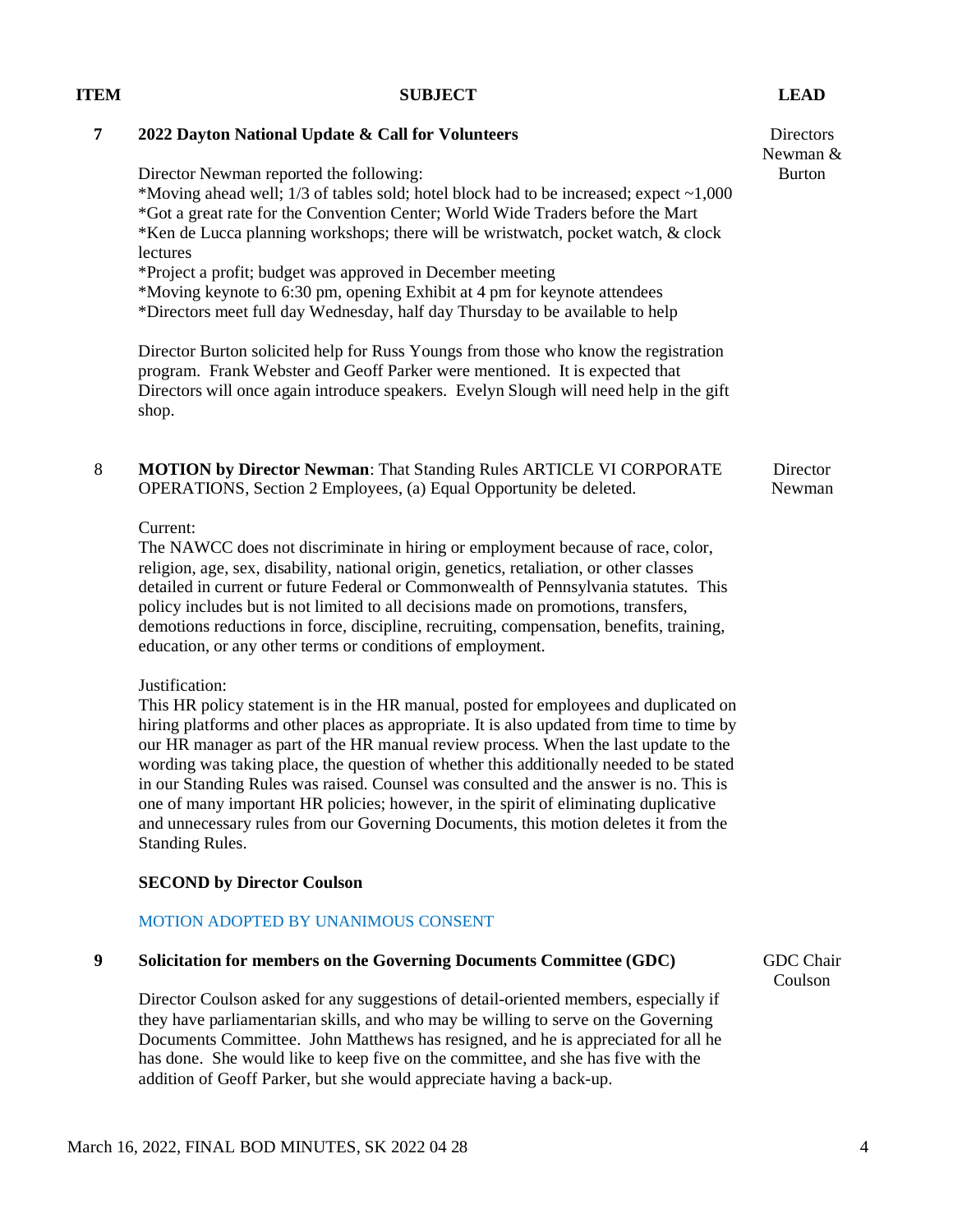## **10 Report of the Convention Committee**

Director Baker had the following report:

- 1. The iMIS Registration Program is undergoing alpha testing and issues are corrected as they are encountered. It is expected to be ready for beta testing by selected testers the week of March 21. The plan is to have it available for Regional use by September or October. The first Regional to use it may be the Florida Mid-Winter Regional in 2023.
- 2. A bar graph of the number of Regionals held and those cancelled over the last 14 years was displayed. In 2008, there were over 25 Regional events. Of course, major cancellations happened in 2020 and 2021 due to COVID. Cancellations did not have a major impact in most years. But the number of events has decreased significantly to 15 in 2022 (with the latest MKOA and North Coast Regional scheduling, there are actually 17).

Director Kitts had the following report:

- 1. During the past year, the Convention Committee revised the Board Rep and General Chair Reports for Regional events. Rich Newman was thanked for his insightful revisions to the Board Rep Report and for his reformatting in fillable pdf.
- 2. Accolades were given to Mid-South General Chairs Bob and Fran Geier for their investigation of change of venue from Chattanooga, TN to Dalton, GA. The charts they produced (a) comparing the fees charged by the 2021 Mid-South Regional to those by other area Regionals, and (b) showing the expected bottom line with lower fees that can be charged because Dalton is a more economical venue, though a very nice convention center. The Mid-South Regional sustained a loss in 2021 using the Chattanooga Convention Center.
- 3. Nationals:
	- (a) 2022 National in Dayton, OH report was given by Director Newman
	- (b) 2023 National will be in Lancaster, PA. Director Newman reported we have a great contract with the Marriott (both hotel & convention center) in Lancaster. There is a potential for 500 tables. Exhibit will be in Columbia at the Museum, and we may have a large auction of deaccessioned items. We anticipate great sponsorship.
	- (c) The 2024 National will be in Chattanooga, TN. Chair Price and Director Newman have the Convention Center Proposal for approval, after which the Marriott proposal will be reviewed. Most chairs have been identified; the spread sheet of chairs was displayed.
	- (d) 2025 National we have hopes this can be in Texas. Chair Price has talked with the Chapter 124 members at the Lone Star Regional. The problem is the Arlington Convention Center is being repurposed and an alternate suitable venue would have to be located.
- 4. Future plans include reviewing Convention Committee Procedures for potential revisions, clarifying the roles and responsibilities of National and Regional representatives, and mining Board Rep and General Chair Reports for lessons that can be shared for Regional enhancement.

Convention **Committee** Co-Chairs Baker & Kitts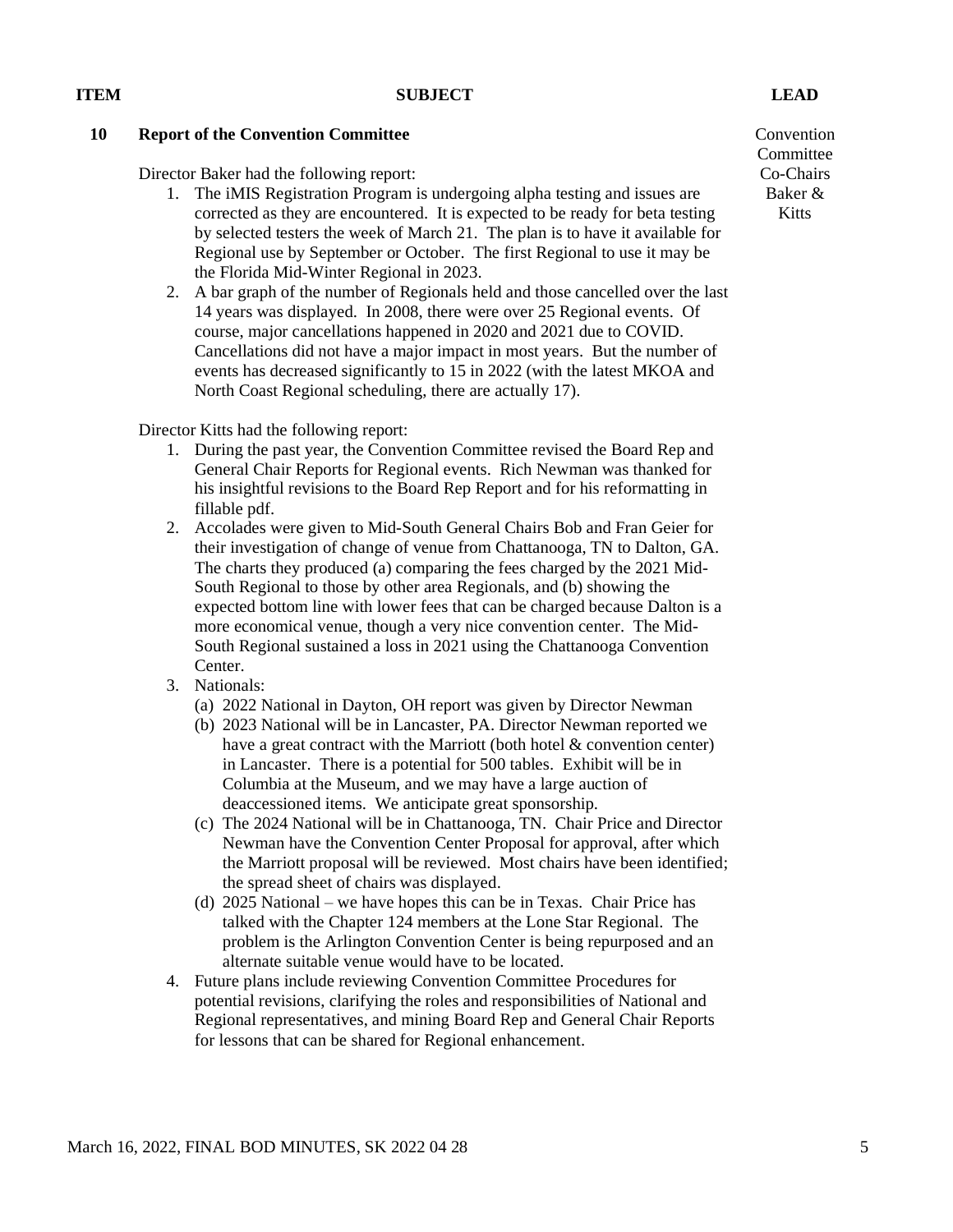### **11 Pledge Card Discussion**

Chair Price would like for everyone to wait until after our meeting is completed on Friday to turn in their pledge card.

Chair Price hopes that everyone will be able to make a meaningful contribution to the NAWCC. One proportional to your capacity to give, and one that indicates what the organization means to you. Because you made the decision to run for the Board, it is obvious that the NAWCC means something special to each of you. Chair Price knows you didn't run to have your name on the inside cover of the bulletin. You have a passion for this organization, and you want to see it survive. We are going to need to work harder than ever before to make that happen. Thank you for all you are doing.

Treasurer Dutton emphasized that the Board should present an example for the membership. A pledge is recognized in the year it is made, regardless of the fact that it may be received in parts over a number of years. The Board was encouraged to pledge for five years. Legal Counsel Myron Mintz responded to a question that a pledge is legally enforceable. However, the NAWCC does not pursue legal action against a member who fails to meet his pledge, especially if there are extenuating circumstances.

Forms on which to make pledges were handed out by Treasurer Dutton.

## **12 Travel Voucher Discussion**

Chair Price advises that the Directors can put airfare, Rental car, lodging, each on the appropriate line and put in the dates with the total in the last column. Please have receipt for each. Scan and send in one email for approval. It will then be forwarded to Sarah for her to put into iMIS and send you a donation letter.

Treasurer Dutton called our attention to the fact that there is a line allowing us to donate all or part of our expenses to the NAWCC. There was some discussion about the past practice of receiving a check for the expenses, then donating that back to the NAWCC by writing a personal check. Treasurer Dutton prefers that we use the available line on the voucher to dedicate what we would otherwise receive in reimbursement back to the NAWCC to relieve the extra work that would be required of the staff.

Treasurer Dutton requested that the vouchers be returned to him since he is currently acting as the Controller. Treasurer Dutton will assure that the necessary approval is obtained from Chair Price.

Treasurer **Dutton** 

Vice Chair Lucke/ Treasurer **Dutton**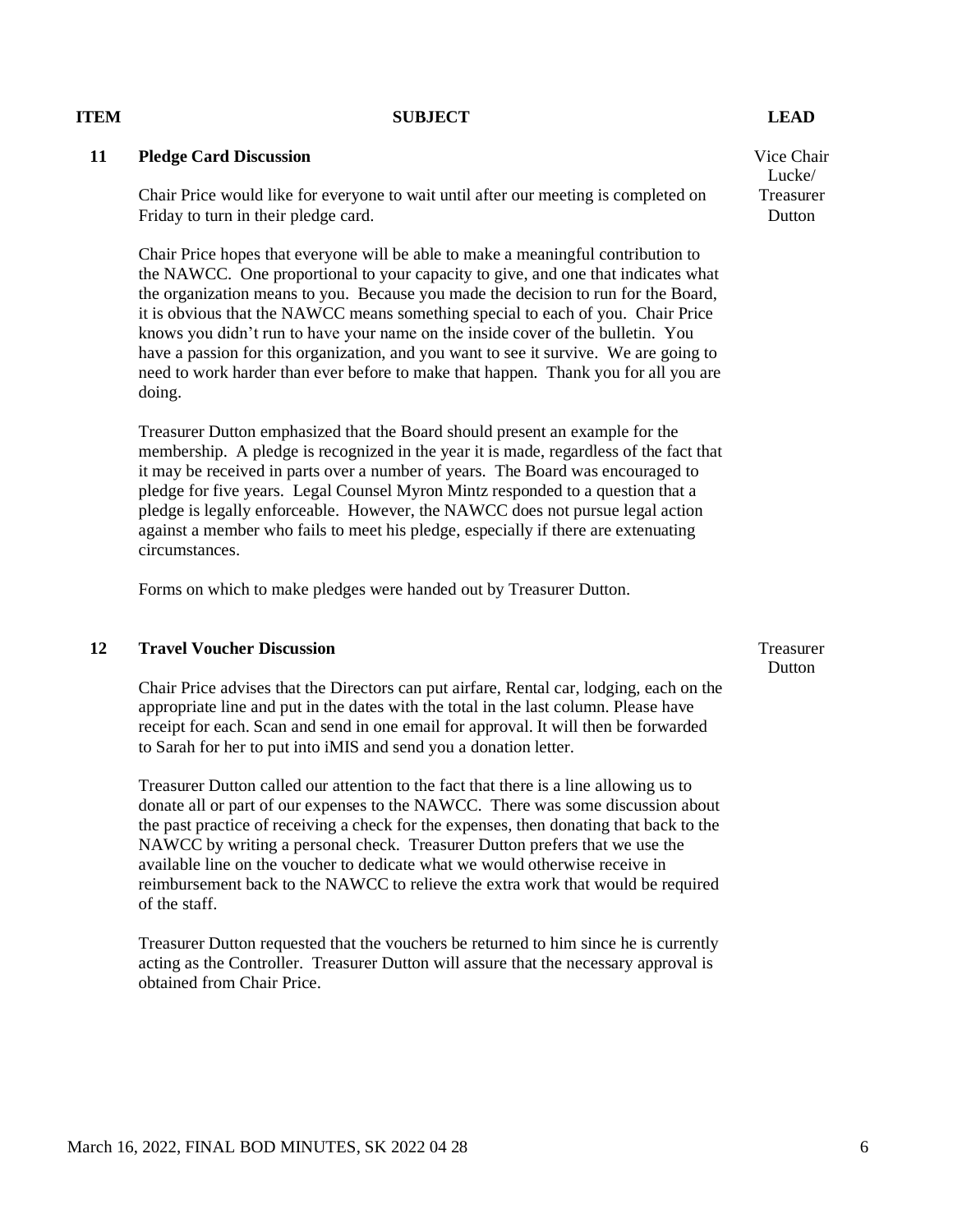### **13 "BOARD OF DIRECTORS 10-YEAR VISION" Discussion**

The Board was divided into three groups. Each group was tasked with defining focus efforts for healthy perpetuation of the NAWCC, Inc., and the Museum and Research Library in 40 minutes. The following were themes for improvement and change collected from Board members' input to the 10-Year Vision:

- 1. Membership decline/what we can do to make the NAWCC more valuable to 1) members and interested non-members, and 2) local chapters
- 2. Bringing the Museum and Library into a future that is much more accessible and valuable
- 3. Financial Development
- 4. The future of educational efforts
- 5. The future of NAWCC in-person events such as Symposium, Regionals, and the National Convention
- 6. The focus of staff efforts including Museum/Library, Publications, Development, etc.
- 7. Who can we partner with to help drive 1) membership, 2) revenue, 3) our educational mission.

Each group's thoughts were recorded on flip-chart paper and yielded the following collected and subject assigned ideas:

- 1. **MEMBERSHIP**: We have a **dichotomy of membership**. We have (1) **intellectuals**/serious researchers/serious collectors and (2) **dealers/Mart lovers/Socializers**. Both groups are important. To address the needs of the intellectuals we need better accessibility to **educational videos**, **online research capability**, and **museum assets available online**. To address the needs of the dealers/Mart & Socialization lovers, we should look at **relaxing the Regional Meeting Guide rules** such that simple socialization, Marts, and auctions are blessed. Another issue for enticing membership is the **perception of our organization**. We are "old wood-cased clocks and pocket watches." We need to **focus on social media** replete with vitality and interest, using various demographics, **promoting ourselves** with videos and ads that appeal to all interests and levels of knowledge. Other ideas for membership were to offer free membership, charging only for the magazine or other services.
- 2. **MUSEUM AND LIBRARY**: Many ideas here intersect with those under Membership above. The museum and library should be **more accessible via digitization** and online availability of library materials as well as museum assets. There should be an emphasis on **attracting international growth and younger members**. We need a **docent brigade** in the museum, access to the research center, and in ten years all museum artifacts should be available virtually. Another thought was to move the museum to Philadelphia, where there would be more exposure, though this is considered not economically viable not only from the moving standpoint, but from the angle that existing in Philadelphia is far more expensive. And Columbia/York/Lancaster is a heavily traveled tourist area.

ED McEvoy/ Directors Cote & Newman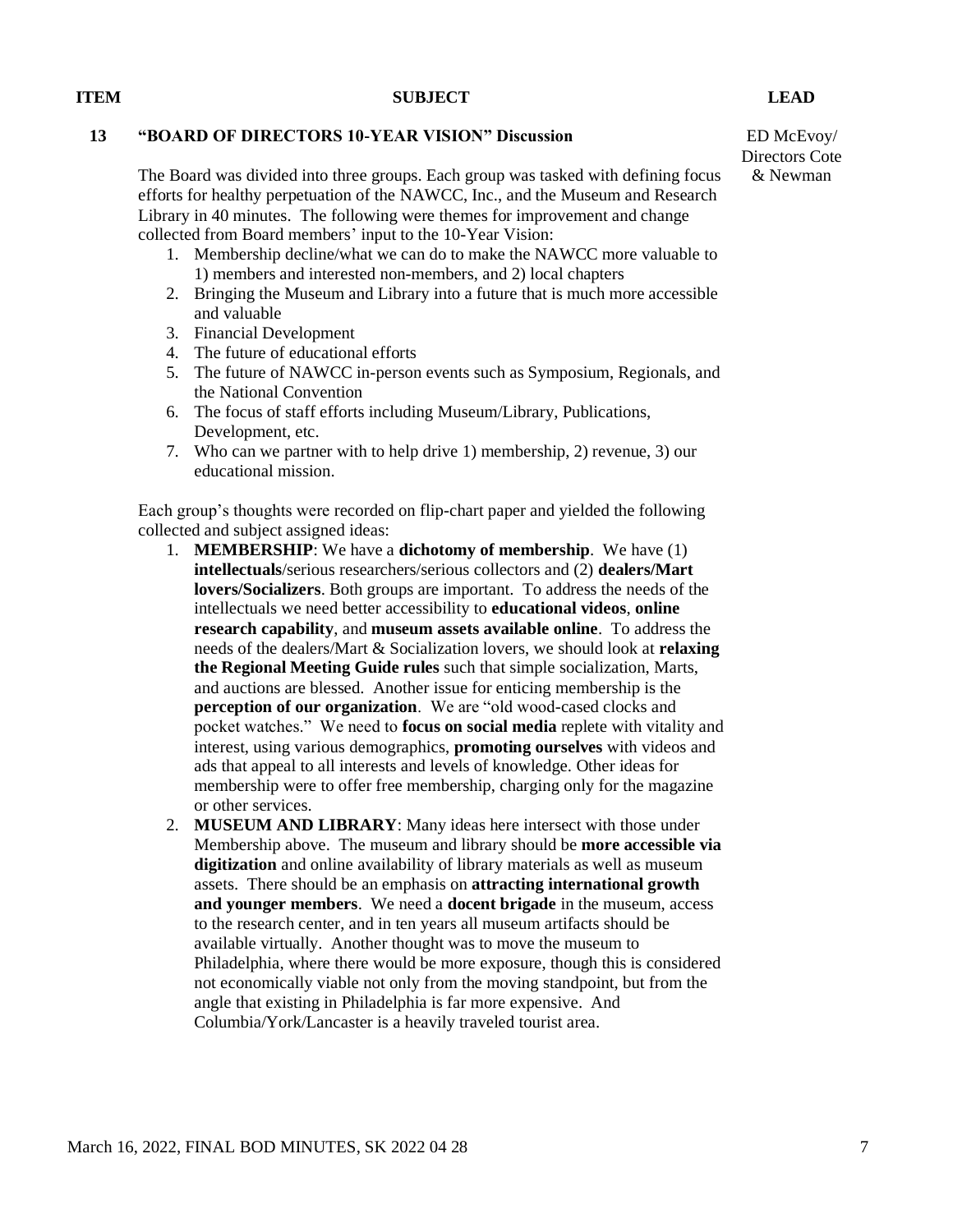#### 13 "BOARD OF DIRECTORS 10-YEAR VISION" Discussion (continued)

- (cont)
- 3. **FINANCIAL DEVELOPMENT**: Suggestions included (1) Program of **ASKS**, (2) **Identify major needs** and proposed use of funds to potential donors, (3) address **tough decisions in a timely manner**, (4) **Board Donors**, (5) **endowments,** (6) new levels of membership, and (6) fundraising Annual Time Festival.
- 4. **EDUCATIONAL EFFORTS**: This also intersects with Item 1, Membership. There is a need for more sophistication of **digital resources**. We need educational videos, not only "**ABOUT**" type videos but "**HOW TO**" type videos. There must be digital information to **appeal to the common person** with a passing interest, **and to more sophisticated horological professionals**. An **apprenticeship system** could be offered for running a Watch & Clock Shop. **Courses for STEM schools** could be generated and distributed. **Member workshops** should be enhanced and **community educational events** offered.
- 5. **FUTURE OF NAWCC EVENTS**: We could pursue the appetite for **fewer Regionals** with the Chapters hosting the Regionals, which would provide a larger pool of volunteers for the area Regionals. **National schedules should be evaluated**. Nationals could move from Regional to Regional. The NAWCC could offer value to the Regionals and **take a cut of the profits when sanctioned by the NAWCC**. **Symposiums** are most important to high level education enthusiasts; **we could interact with others** in the same situation putting on the same type of event. We should **consider making the Symposium virtual only**. **Educational elements of the NAWCC events should be livestreamed.**
- 6. **STAFF EFFORTS: Create more publications** focused for **online use** only. **Publish books** periodically (once/year or more). Russ Oechsle's book *"Without Equal: The Clocks of Abner Jones of Bloomfield, New York"* was mentioned, as well as the work in progress of Philip Morris on the S-Town Exhibit. The NAWCC can partner with these endeavors and have their name and logo on the resultant literary work.
- 7. **PARTNERSHIPS TO DRIVE MEMBERSHIP, REVENUE, AND OUR EDUCATIONAL MISSION:** One idea expressed was that all our education should be handled by AWCI (American Watch and Clock Institute). We should partner with wristwatch companies such as SWATCH given the current interest in that field. We can partner with other watch and clock museums – they have similar goals and they should not be thought of as competition.

ED McEvoy/ Directors Cote & Newman